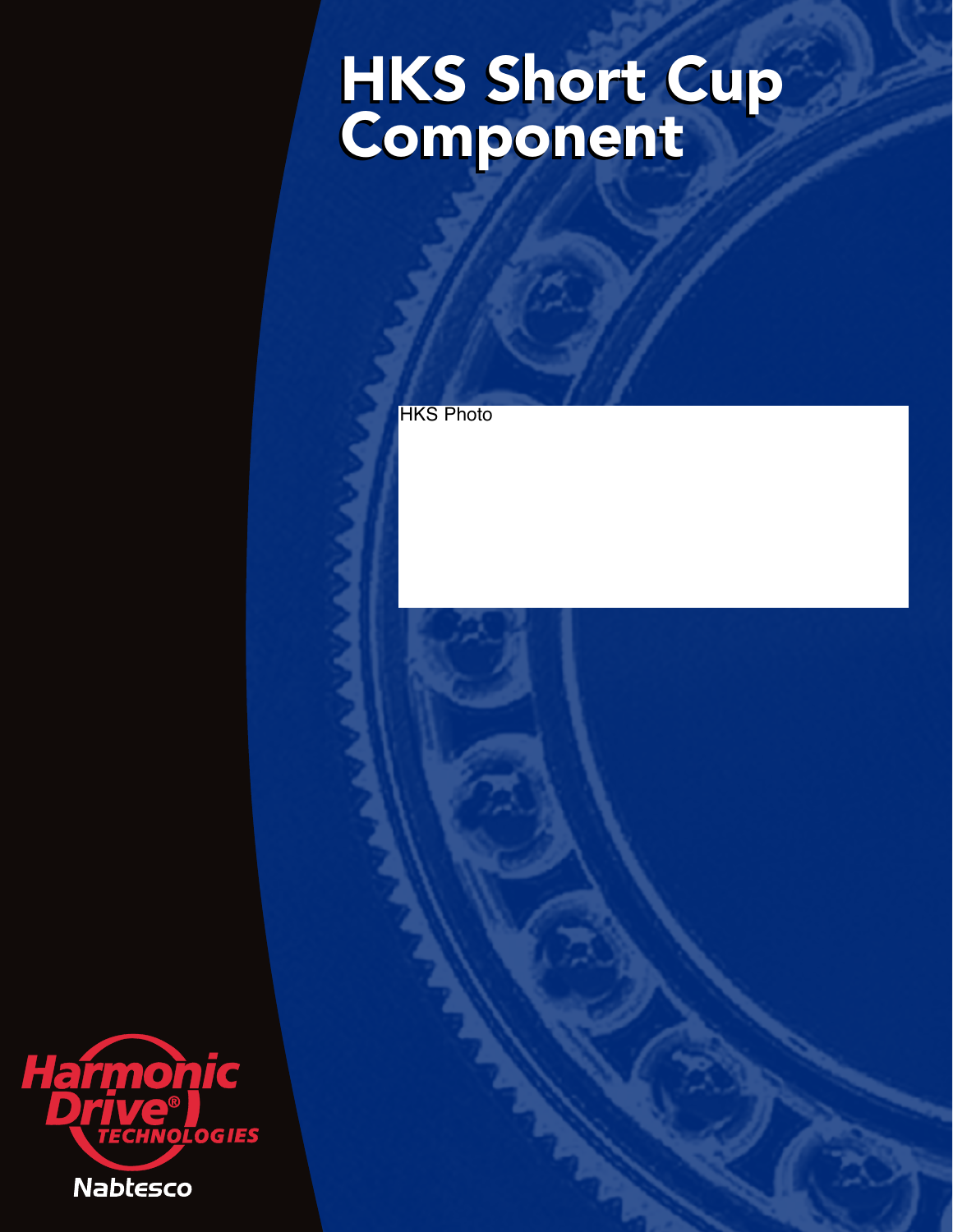

## FEATURES

- Zero backlash
- $\triangleright$  Precise positional accuracy
- $\triangleright$  High ratio
- $\triangleright$  High torque
- $\triangleright$  +/- 5 arc second repeatability
- $\blacktriangleright$

## LOADING ANALYSIS

Normal operating conditions involve momentary peak torques substantially higher than constant speed running torques. These peak torques must be carefully considered when selecting a Harmonic Drive HKS Gear Set.

To select from the ratings table it is necessary to construct or estimate a torque speed profile diagram as in Figures 1 and 2.

## Maximum Starting Torque, T1

The torque required to accelerate the driven components from rest to normal continuous running speed.

Normal Constant Speed Torque, T2

Normal Maximum Stopping Torque, T3

## Maximum Momentary Torque, T4

The peak torque generated by sudden shock loads such as emergency stops or crashes. Particularly severe conditions exist with high output inertias and stringent rapid stop requirements.

## Mean Torque, T

Calculate the mean torque.

$$
T = 3\sqrt{\frac{{t_1}N_1T_1{}^3+{t_2}N_2T_2{}^3+{t_3}N_3T_3{}^3}{t_1N_1+{t_2}N_2+{t_3}N_3}}
$$

## Mean Speed, N

Calculate the mean speed

$$
N = \frac{t_1 N_1 + t_2 N_2 + t_3 N_3}{t_1 + t_2 + t_3}
$$

Torque Profile (fig.1)



## Speed Profile (fig.2)

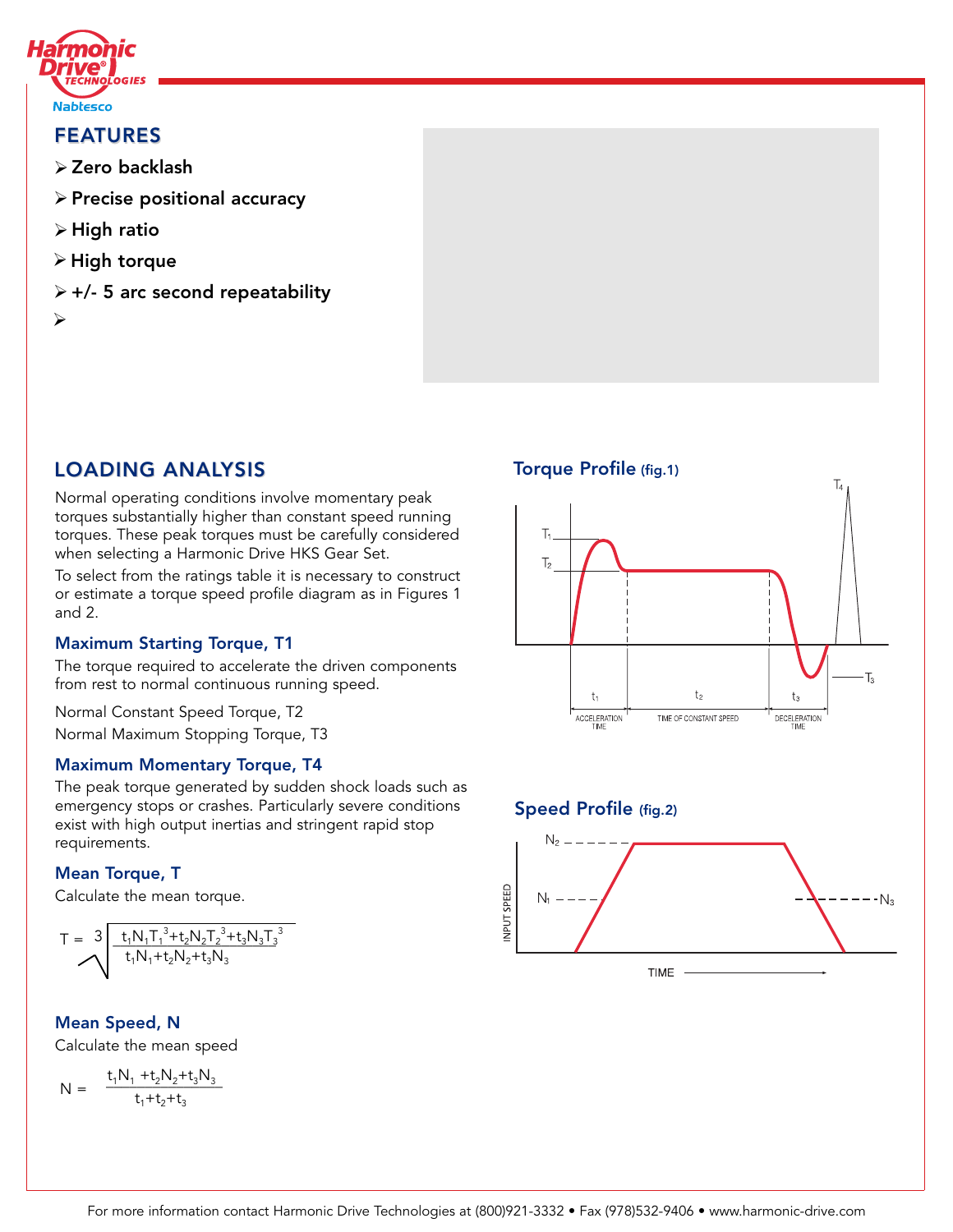

| <b>HKS</b>      |              |                                     | <b>Maximum</b><br><b>Maximum</b> |       |                                             | <b>INPUT SPEED</b> |                            |         |                 |                 |           |          |                 |                                             |                       |                  |                                      |
|-----------------|--------------|-------------------------------------|----------------------------------|-------|---------------------------------------------|--------------------|----------------------------|---------|-----------------|-----------------|-----------|----------|-----------------|---------------------------------------------|-----------------------|------------------|--------------------------------------|
| <b>Size</b>     | <b>Ratio</b> | Repeated<br>Output<br><b>Torque</b> |                                  |       | <b>Momentary</b><br>Output<br><b>Torque</b> |                    | <b>1000 RPM</b>            |         | <b>1500 RPM</b> | <b>2000 RPM</b> |           | 3000 RPM |                 | No Load<br><b>Starting</b><br><b>Torque</b> |                       | Input<br>Inertia |                                      |
|                 |              |                                     |                                  |       |                                             |                    | <b>RATED OUTPUT TORQUE</b> |         |                 |                 |           |          |                 |                                             |                       |                  |                                      |
|                 |              | lb in                               | <b>Nm</b>                        | Ib in | Nm                                          | lb in              | <b>Nm</b>                  | $Ib$ in | <b>Nm</b>       | lb in           | <b>Nm</b> | lb in    | <b>Nm</b>       |                                             | oz in Ncm             |                  | lb in <sup>2</sup> kgcm <sup>2</sup> |
| 14              | 50           | 160                                 | 18                               | 310   | 35                                          | 73                 | 8                          | 63      | 7               | 58              | 7         | 50       | 6               | 5                                           | 4                     |                  |                                      |
|                 | 80           | 200                                 | $\overline{23}$                  | 416   | 47                                          | 105                | 12                         | 92      | 10              | 83              | 9         | 73       | 8               | $\overline{3}$                              | 2                     | 0.01             | 0.03                                 |
|                 | 100          | 250                                 | $\overline{28}$                  | 478   | $\overline{54}$                             |                    |                            |         |                 |                 |           |          |                 | $\overline{3}$                              | $\overline{2}$        |                  |                                      |
|                 |              |                                     |                                  |       |                                             |                    |                            |         |                 |                 |           |          |                 |                                             |                       |                  |                                      |
| 17              | 50           | 301                                 | 34                               | 620   | 70                                          | 179                | 20                         | 156     | 18              | 142             | 16        | 124      | 14              | $\overline{7}$                              | 5                     |                  |                                      |
|                 | 80           | 380                                 | 43                               | 770   | 87                                          | 246                | 28                         | 214     | 24              | 195             | 22        | 170      | 19              | 4.3                                         | 3                     | 0.027            | 0.08                                 |
|                 | 100          | 470                                 | 54                               | 760   | 86                                          | 267                | 30                         | 233     | 26              | 212             | 24        | 185      | 21              | 4.3                                         | 3                     |                  |                                      |
| $\overline{20}$ | 50           | 500                                 | 57                               | 867   | 98                                          | 279                | 31                         | 243     | 28              | 221             | 25        | 193      | $\overline{22}$ | 9                                           | 6                     |                  |                                      |
|                 | 80           | 650                                 | $\overline{73}$                  | 1124  | 127                                         | 379                | 43                         | 331     | 37              | 301             | 34        | 263      | $\overline{30}$ | 6                                           | 4                     |                  |                                      |
|                 | 100          | 725                                 | 82                               |       |                                             |                    |                            |         |                 |                 |           |          |                 | $\overline{5}$                              | $\overline{4}$        | 0.07             | 0.19                                 |
|                 | 120          | 770                                 | 87                               | 1300  | 147                                         | 446                | 50                         | 390     | 44              | 354             | 40        | 309      | 35              | 5                                           | 4                     |                  |                                      |
|                 | 160          | 812                                 | 92                               |       |                                             |                    |                            |         |                 |                 |           |          |                 | $\overline{4}$                              | 3                     |                  |                                      |
|                 |              |                                     |                                  |       |                                             |                    |                            |         |                 |                 |           |          |                 |                                             |                       |                  |                                      |
| $\overline{25}$ | 50           | 870                                 | 98                               | 1646  | 186                                         | 435                | 49                         | 380     | 43              | 345             | 39        | 302      | 34              | 17                                          | 12                    |                  |                                      |
|                 | 80           | 1215                                | 137                              | 2257  | 255                                         | 702                | 79                         | 614     | 69              | 558             | 63        | 487      | 55              | 11                                          | 8                     |                  |                                      |
|                 | 100          | 1400                                | 158                              | 2514  | 284                                         |                    |                            |         |                 |                 |           |          |                 | 10                                          | $\overline{7}$        | 0.14             | 0.41                                 |
|                 | 120          | 1480                                | 167                              | 2691  | 304                                         | 747                | 84                         | 653     | 74              | 593             | 67        | 518      | 59              | 9                                           | 6                     |                  |                                      |
|                 | 160          | 1560                                | 176                              | 2779  | $\overline{314}$                            |                    |                            |         |                 |                 |           |          |                 | $\overline{8}$                              | $\overline{6}$        |                  |                                      |
|                 |              |                                     |                                  |       |                                             |                    |                            |         |                 |                 |           |          |                 |                                             |                       |                  |                                      |
| $\overline{32}$ | 50           | 1910                                | 216                              | 3381  | 382                                         | 847                | 96                         | 740     | 84              | 673             | 76        | 588      | 66              | 40                                          | 28                    |                  |                                      |
|                 | 80           | 2700                                | 305                              | 5027  | 568                                         | 1315               | 149                        | 1149    | 130             | 1044            | 118       | 912      | 103             | 24                                          | 17                    |                  |                                      |
|                 | 100          | 2950                                | 333                              | 5726  | 647                                         |                    |                            |         |                 |                 |           |          |                 | 21                                          | 15                    | 0.58             | 1.70                                 |
|                 | 120          | 3125                                | 353                              | 6072  | 686                                         | 1527               | 173                        | 1334    | 151             | 1212            | 137       | 1059     | 120             | 20                                          | 14                    |                  |                                      |
|                 | 160          | 3290                                | $\overline{372}$                 |       |                                             |                    |                            |         |                 |                 |           |          |                 | $\overline{17}$                             | 12                    |                  |                                      |
|                 |              |                                     |                                  |       |                                             |                    |                            |         |                 |                 |           |          |                 |                                             |                       |                  |                                      |
| 40              | 50           | 2560                                | 289                              | 6072  | 686                                         | 1527               | 173                        | 1334    | 151             | 1212            | 137       | 1059     | 120             | 62                                          | 44                    |                  |                                      |
|                 | 80           | 4590                                | 519                              | 8674  | 980                                         | 2296               | 259                        | 2006    | 227             | 1823            | 206       | 1593     | 180             | 40                                          | 28                    |                  |                                      |
|                 | 100          | 5030<br>5460                        | 568                              | 9559  | 1080                                        | 2954               | 334                        | 2581    | 292             | 2345            | 265       | 2049     | 232             | 37<br>$\overline{35}$                       | 26                    | 1.54             | 4.50                                 |
|                 | 120<br>160   | 5730                                | 617<br>647                       | 10444 | 1180                                        | 3277               | 370                        | 2863    | 324             | 2602            | 294       | 2273     | 257             | 30                                          | 25<br>$\overline{21}$ |                  |                                      |

#### Maximum Repeated Output Torque

This is the maximum allowable output torque that should be developed with dynamic torque at the input. Repetitive momentary or continuous running loads (T1, T2, and T3) should not exceed this rating.

#### Max Momentary Output Torque

Such torques typically occur during severe emergency stop conditions or by "crashing" the output drive during rotation. This does not result in immediate failure of the gear set but causes poor performance and premature failure of the gear teeth and should, therefore, be avoided.

#### Maximum Input Speed

The maximum input speed for a Harmonic Drive Gear Set is limited by the DN value of the wave generator bearing and the type of lubricant used. Maximum input speeds for each size unit using recommended grease or oil lubricant are listed in the table.

| Maximum Input Speed (rpm) |    |      |                              |      |      |      |  |
|---------------------------|----|------|------------------------------|------|------|------|--|
| Size                      | 14 |      | 20                           | 25   | 32   | 40   |  |
| loil                      |    |      | 12000   11600   11200   9000 |      | 7000 | 5600 |  |
| Grease 6000               |    | 5800 | 5600                         | 4500 | 3500 | 2800 |  |

#### Ratings and Operating Life

The operating life expectancy of HKS Gear Sets is based on the life of the ball bearings used for the input wave generator when run continuously at rated torque. If gear sets are properly mounted and lubricated, gear tooth life will be well in excess of bearing life, provided maximum torque and speed limits are not exceeded. Flexspline life is infinite provided concentricity requirements are maintained. Ratings listed are for a continuous L10 life of 7000 hours. Average life, however, is 5 times this number.

Torque ratings for speeds other than those listed can be calculated by the following equations:

Rating @ N RPM=
$$
\left[\frac{2000}{N}\right]^{\frac{1}{3}}
$$
 x [listed rating @ 2000 RPM]

and predicted life by

$$
L_{10} = \left(\frac{2000}{N}\right) \left[\frac{\text{listed rating @ 2000 RPM}}{T}\right]^{3} \times 3000 \text{ hours}
$$

Where  $T =$  mean torque and  $N =$  mean speed

#### Back Driving/Reversibility

HKS Gear Sets are NOT self-locking. They are reversible and cannot, therefore, be used to hold a load in position without the addition of a brake.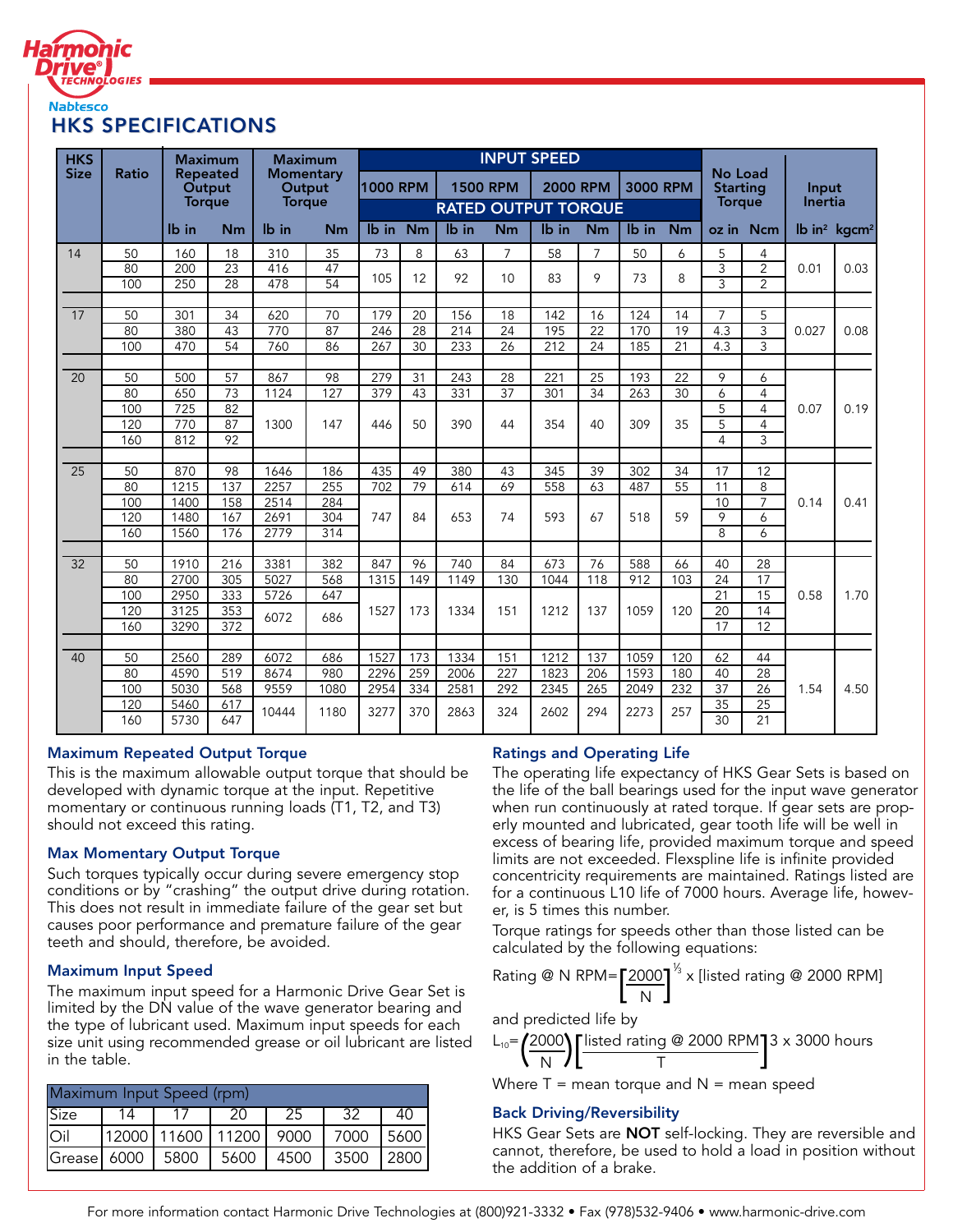

## DIMENSIONS (mm)







| <b>HKS</b>          |    | 14             | 17             | 20            | 25           | 32             | 40             |
|---------------------|----|----------------|----------------|---------------|--------------|----------------|----------------|
| ØA (h6)             |    | $50 - 0.016$   | 60-0.019       | 70-0.019      | 85-0.019     | 110-0.022      | 135-0.025      |
| B                   |    | $28.5_{-0.8}$  | $32.5_{-0.9}$  | $33.5_{-0.1}$ | $37_{-0.1}$  | $44 - 0.1$     | $52.8 - 0.1$   |
| C <sub>1</sub>      |    | $17.5 - 0$     | $20 - 0$       | $21.5 - 0$    | $24 - 0$     | $28 - 0$       | $34 - 0$       |
| C <sub>2</sub>      |    | 11             | 12.5           | 12            | 13           | 16             | 18.8           |
| D                   |    | 2.4            | 3              | 3             | 3            | 3.2            | 3.2            |
| D <sub>2</sub>      |    | 2.4            | 2.5            | 3             | 5            | $\overline{7}$ | 7.1            |
| E                   |    | $\overline{2}$ | 2.5            | 3             | 3            | 3              | $\overline{4}$ |
| F                   |    | 6              | 6.5            | 7.5           | 10           | 14             | 17             |
| H                   |    | $17.6 - 0.1$   | $19.5 - 0.1$   | $20.1 - 0.1$  | $20.2 - 0.1$ | $22 - 0.1$     | $28 - 0.1$     |
| ØI(h6)              |    | 38-0.016       | 48-0.016       | 54-0.019      | 67-0.019     | 90-0.022       | 110-0.023      |
| ØJ                  |    | 23             | 27.2           | 32            | 40           | 52             | 64             |
| ØK (H6)             |    | $11 - 0$       | $10^{-0}$      | $16 - 0$      | $20 - 0$     | $26 - 0$       | $32 - 0$       |
| L                   |    | 6              | 12             | 12            | 12           | 12             | 12             |
| ØM                  |    | 3.5            | 3.4            | 3.5           | 4.5          | 5.5            | 6.5            |
| ØQ(PCD)             |    | 44             | 54             | 62            | 75           | 100            | 120            |
| R                   |    | 6              | 6              | 8             | 8            | 8              | 8              |
| ØS                  |    | 4.5            | 5.5            | 5.5           | 6.5          | 9              | 11             |
| ØT(PCD)             |    | 17             | 19             | 24            | 30           | 40             | 50             |
| ØU                  |    | 14             | 18             | 21            | 26           | 26             | 32             |
| ØV (H7)             |    | $6 - 0$        | $8 - 0$        | $9 - 0$       | $11 - 0$     | $14 - 0$       | $14 - 0$       |
| W(J <sub>5</sub> 9) |    |                |                | $3 + 0.0125$  | 4+0.015      | $5 + 0.015$    | $5 + 0.015$    |
| X                   |    |                |                | 10.4          | 12.8         | 16.3           | 16.3           |
| Y                   |    | M <sub>3</sub> | M <sub>3</sub> |               |              |                |                |
| Z                   |    | 2.5            | 3              |               |              |                |                |
| <b>MINIMUM</b>      | Øa | 36             | 45             | 53            | 66           | 86             | 106            |
| <b>HOUSING</b>      | b  | 17.1           | 19             | 20.5          | 23           | 26.8           | 33             |
| <b>CLEARANCE</b>    | C  | $\mathbf{1}$   | $\mathbf{1}$   | 1.5           | 1.5          | 1.5            | 2.5            |
| aa                  |    | 0.019          | 0.019          | 0.019         | 0.022        | 0.022          | 0.025          |
| bb                  |    | 0.014          | 0.014          | 0.014         | 0.018        | 0.022          | 0.025          |
| cc                  |    | 0.013          | 0.013          | 0.013         | 0.014        | 0.016          | 0.016          |
| dd                  |    | 0.020          | 0.020          | 0.020         | 0.024        | 0.024          | 0.025          |
| ee                  |    | 0.044          | 0.044          | 0.044         | 0.047        | 0.050          | 0.050          |
| Weight (kgf)        |    | 0.09           | 0.15           | 0.28          | 0.42         | 0.89           | 1.7            |



ALTERNATE HUB STYLE HKS 14 & 17

All dimensions and tolerances are shown with the gear set in its assembled and mounted condition.

Maintain the recommended tolerances for optimum performance.

Dimensions are for reference only and may be subject to revisions.

Contact factory for installation drawing.

Visit us at harmonic-drive.com for technical information.

All dimensions are in mm.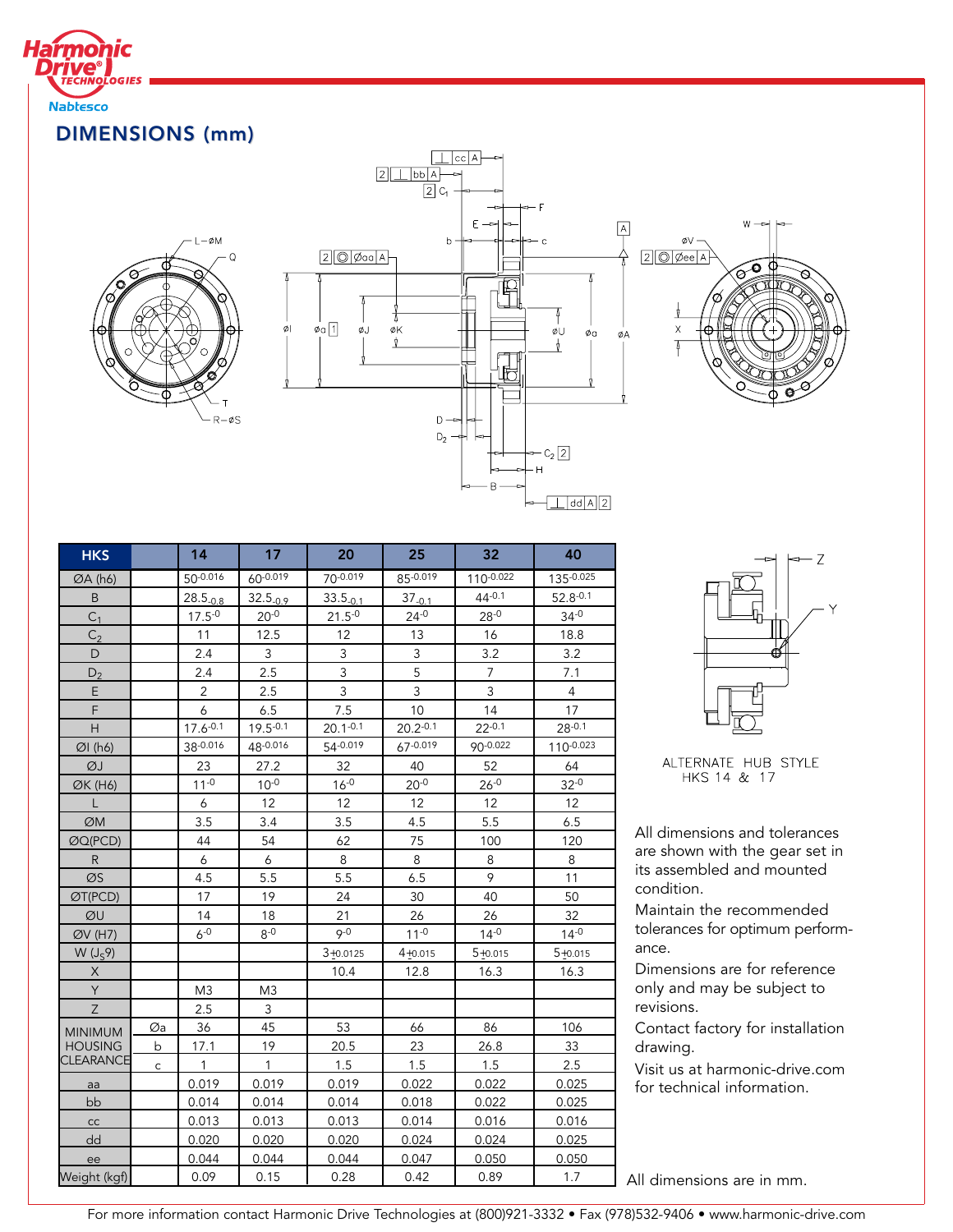

## INSTALLATION



#### Flexspline Support

The flexspline must be connected to a bearing-supported shaft or fixed rotationally. Overhung loads from an external source require a suitable two-bearing support or cross roller bearing to maintain required tolerances.

#### Circular Spline

The circular spline may be located either in its outside diameter or on the pilot diameter provided. Vibration may occur if the housing is allowed to distort the circular spline from roundness.



#### Wave Generator

The standard wave generator is provided with an Oldham coupling to allow for misalignment of the input drive. The wave generator bearing is not designed to support a shaft. Additional bearing support should be provided.

## **ALIGNMENT AND ASSEMBLY**

To achieve proper performance from Harmonic Drive Gear Sets, certain mounting and alignment requirements are necessary. Dimensions and tolerances marked  $\sqrt{2}$  establish interface and installation requirements and must be adhered to under all load conditions.

Excessive deflection or improper alignment will affect the smoothness of motion or cause premature failure. All components must be restrained axially, including the wave generator which has a tendency to "walk" into the flexspline cup during operation.

Use high-strength alloy steel screws tightened to manufacturer's recommended torque specifications. Loctite or some other means to prevent loosening is also recommended.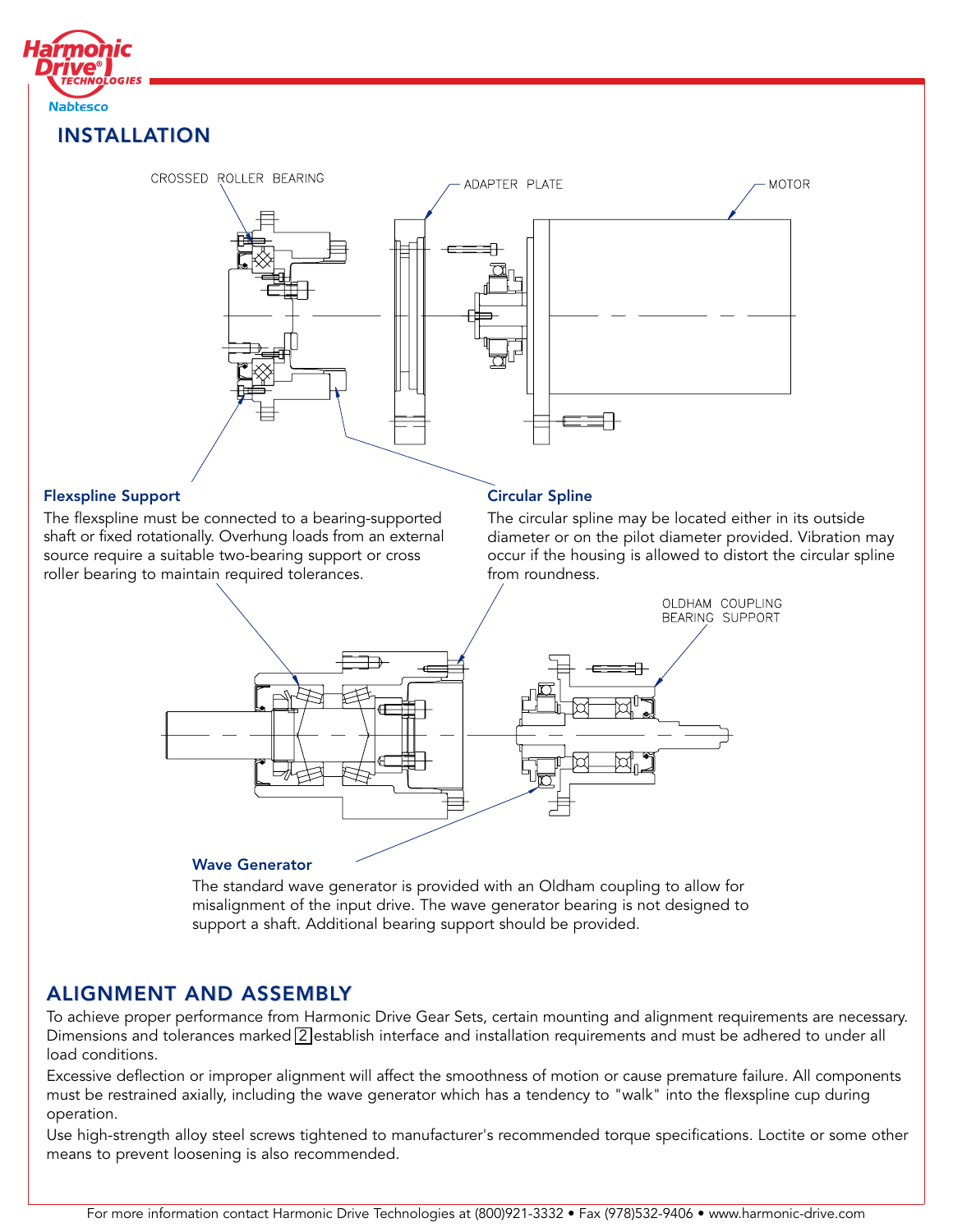

## TORSIONAL TORSIONAL SPRING RATE

For most purposes, the torsional spring rate of (HKS) can be illustrated by a graph with two distinct slopes A and B

A low torque applied to the out put creates a nonlinear deflection shown in slope A. This is sometimes referred to as "soft windup" and is dependent upon the clearance between the flexspline and the wave generator bearing race and the diametral clearance of the bearing. Stiffness is shown in charts 1 and 2 below.



## CHART 1 50:1 RATIO

|             |                       | <b>SLOPE A</b><br>R1  | <b>TORQUE RANGE T.</b> |    | <b>SLOPE B</b><br>R <sub>2</sub> |                       |  |
|-------------|-----------------------|-----------------------|------------------------|----|----------------------------------|-----------------------|--|
| HKS<br>SIZE | lb in/rad             | Nm/rad                | lb in                  | Nm | lb in/rad                        | Nm/rad                |  |
| 14          | 29800                 | 3366                  | 8                      | 2  | 41600                            | 4700                  |  |
| 17          | 71700                 | 8100                  | 35.4                   | 4  | 95600                            | 10800                 |  |
| 20          | 115000                | 13000                 | 62                     |    | 159300                           | 18000                 |  |
| 25          | 2.2 X 10 <sup>5</sup> | 2.5 X 10 <sup>4</sup> | 124                    | 14 | $3.0 \times 10^{5}$              | 3.4 X 10 <sup>4</sup> |  |
| 32          | 4.7 X 10 <sup>5</sup> | 5.3 X 104             | 257                    | 29 | $6.9 \times 10^{5}$              | 7.8 X 104             |  |
| 40          | 8.9 X 10 <sup>5</sup> | $1.0 \times 10^5$     | 478                    | 54 | $1.24 \times 10^{6}$             | 1.4 X 10 <sup>5</sup> |  |

## **CHART 2 OVER 50:1 RATIO**

|             | <b>SLOPE A</b>         |                       |       | TORQUE RANGE T <sub>S</sub> | <b>SLOPE B</b><br>R2  |                       |  |
|-------------|------------------------|-----------------------|-------|-----------------------------|-----------------------|-----------------------|--|
| HKS<br>SIZE | lb in/rad              | Nm/rad                | lb in | Nm                          | lb in/rad             | Nm/rad                |  |
| 14          | 41780                  | 4720                  | 18    | 2                           | 54000                 | 6100                  |  |
| 17          | 89400                  | 10100                 | 35.4  | 4                           | 119500                | 13500                 |  |
| 20          | 141000                 | 16000                 | 62    | 7                           | 1.6 X 10 <sup>5</sup> | 25000                 |  |
| 25          | 2.8 X 10 <sup>5</sup>  | 3.5 X 10 <sup>4</sup> | 124   | 14                          | 4.4 X 10 <sup>5</sup> | 5 X 10 <sup>4</sup>   |  |
| 32          | 5.9 X 10 <sup>5</sup>  | $6.7 \times 10^{4}$   | 257   | 29                          | 9.7 X 10 <sup>6</sup> | $1.1 \times 10^{5}$   |  |
| 40          | 1.15 X 10 <sup>6</sup> | $1.3 \times 10^{5}$   | 478   | 54                          | 1.8 X 10 <sup>6</sup> | 2.0 X 10 <sup>5</sup> |  |

## **ACCURACY**

| <b>HKS Size</b> | <b>Positional</b><br>Error | <b>Hysteresis</b> | Lost<br><b>Motion</b> |
|-----------------|----------------------------|-------------------|-----------------------|
| 14              | $<$ 60 arc sec             | $<$ 1arc min      | $<$ 1arc min          |
| 17              | $<$ 60 arc sec             | $<$ 1arc min      | $<$ 1arc min          |
| 20              | <40 arc sec                | $<$ 1arc min      | $<$ 1 arc min         |
| 25              | $<$ 40 arc sec             | $<$ 1 arc min     | $<$ 1 arc min         |
| 32              | $<$ 40 arc sec             | $<$ 1arc min      | $<$ 1 arc min         |
| 40              | $<$ 40 arc sec             | $<$ 1arc min      | $<$ 1arc min          |

The Torsional spring rates shown in charts 1 & 2 are measured by applying a torque to the output with the input fixed.

To calculate the maximum angular deflection on an HKS Short Cup Gear Set for an output torque, T, use the following equation:

 $Radius = T<sub>S</sub> + [T-T<sub>S</sub>]$  $R_1$   $R_2$ See Chart 1 & 2 for T<sub>s</sub>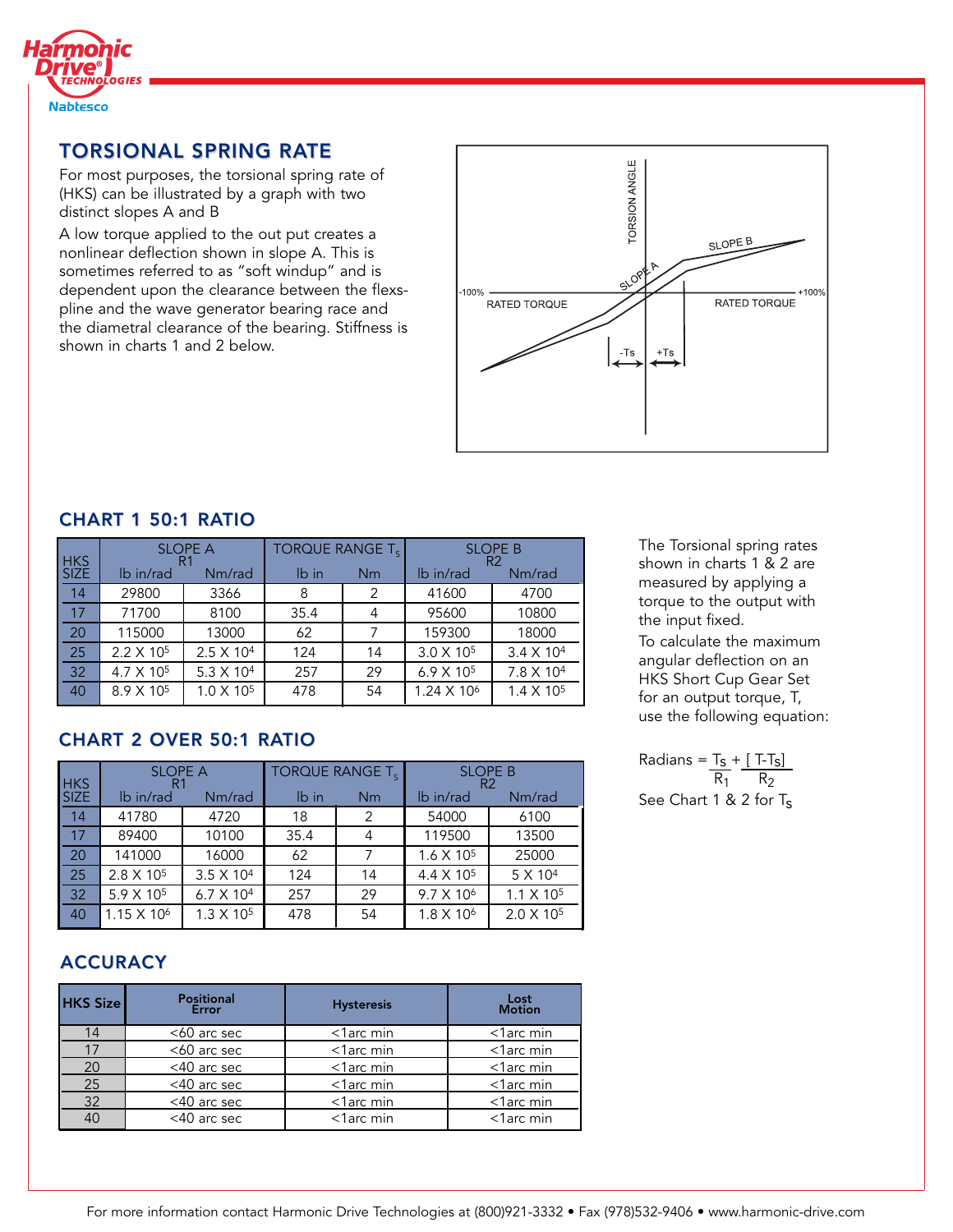

## **EFFICIENCY**

The efficiency of HKS Gear Sets varies with speed, ratio, lubrication, and temperature. The following graphs show the approximate measured values of efficiency against percentage of rated torque. These values can be adjusted by a temperature factor; however, extremes of temperature or excessively low loading should be referred to our Engineering Department.



For more information contact Harmonic Drive Technologies at (800)921-3332 • Fax (978)532-9406 • www.harmonic-drive.com